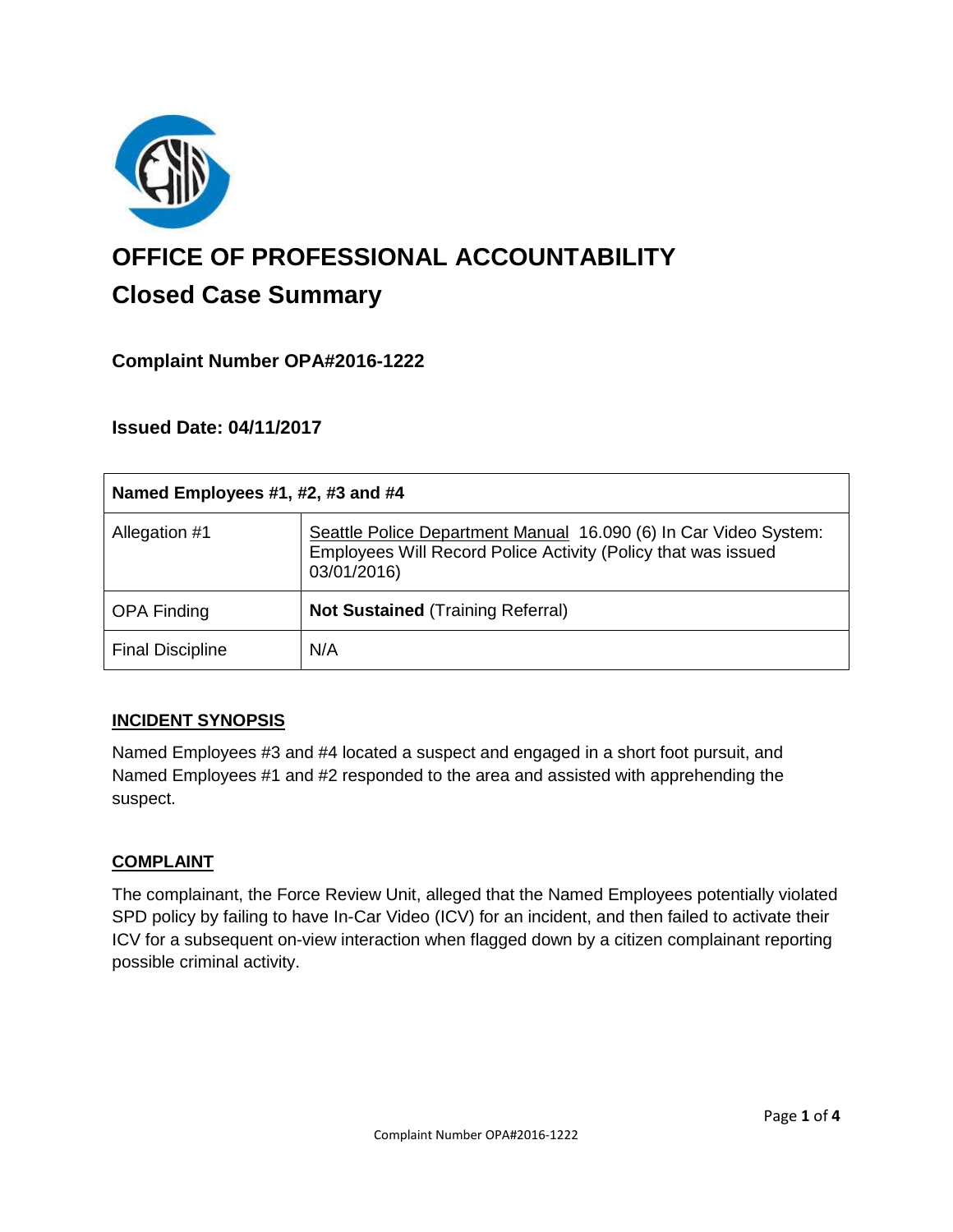#### **INVESTIGATION**

The OPA investigation included the following actions:

- 1. Review of the complaint memo
- 2. Review of In-Car Videos (ICV)
- 3. Search for and review of all relevant records and other evidence
- 4. Interviews of SPD employees

### **ANALYSIS AND CONCLUSION**

Named Employee #1 and Named Employee #2 were working together as partners assigned to the same police vehicle. Both officers usually worked independently as a one-officer car. However, due to national events at the time involving what appeared to be pre-mediated attacks on single officers assigned to a squad car, the Department had, at the time of this incident, mandated that all officers at certain times of day be deployed in two-officer cars. This was the case with Named Employee #1 and Named Employee #2. Since neither of these officers was accustomed to working with another officer in the car and since they were not used to working with each other, it appeared neither officer had discussed with the other which of them was responsible for activating ICV from inside the car before they arrived at a call or at the time of an on-view incident. Both Named Employee #1 and Named Employee #2 had portable ICV microphones attached to their persons with a remote start button for the ICV on the microphone. When Named Employee #1 and Named Employee #2 heard the radio traffic indicating that Named Employees #3 and #4 were engaged in a foot pursuit nearby, they immediately responded. The policy required that the ICV in Named Employee #1's car be activated by the time he and Named Employee #2 arrived at the scene of the foot pursuit. Named Employee #1 told OPA that the call of a foot pursuit in progress only a block or so away came unexpectedly and he immediately began to drive to that location. Named Employee #2 was in the passenger seat. Named Employee #1 said his whole attention was on driving through a busy intersection, listening to directional information on the police radio and scanning the area to see either the suspect or the pursuing officers. Given all of this, Named Employee #1 told OPA, he was unable to take the time and divert his attention to activating the ICV. Named Employee #1 also told OPA that, once he saw the running suspect and officers following, he stopped the police car, got out quickly and ran to assist the other officers. Once the situation was safe and the suspect in custody, Named Employee #1 saw that his ICV was not on and activated it. Named Employee #1 made a persuasive case that, as the driver of the police car responding to a nearby foot pursuit in the middle of the night, he did not have the ability to activate the ICV until the situation was under control. For this reason, the OPA Director decided not to recommend a sustained finding. However, had Named Employee #1 and Named Employee #2 taken a few moments at the beginning of their shift to agree on a division of responsibilities between them as a two-officer car, it would have been more likely that Named Employee #2 would have activated the ICV during the short time they were driving to the foot pursuit.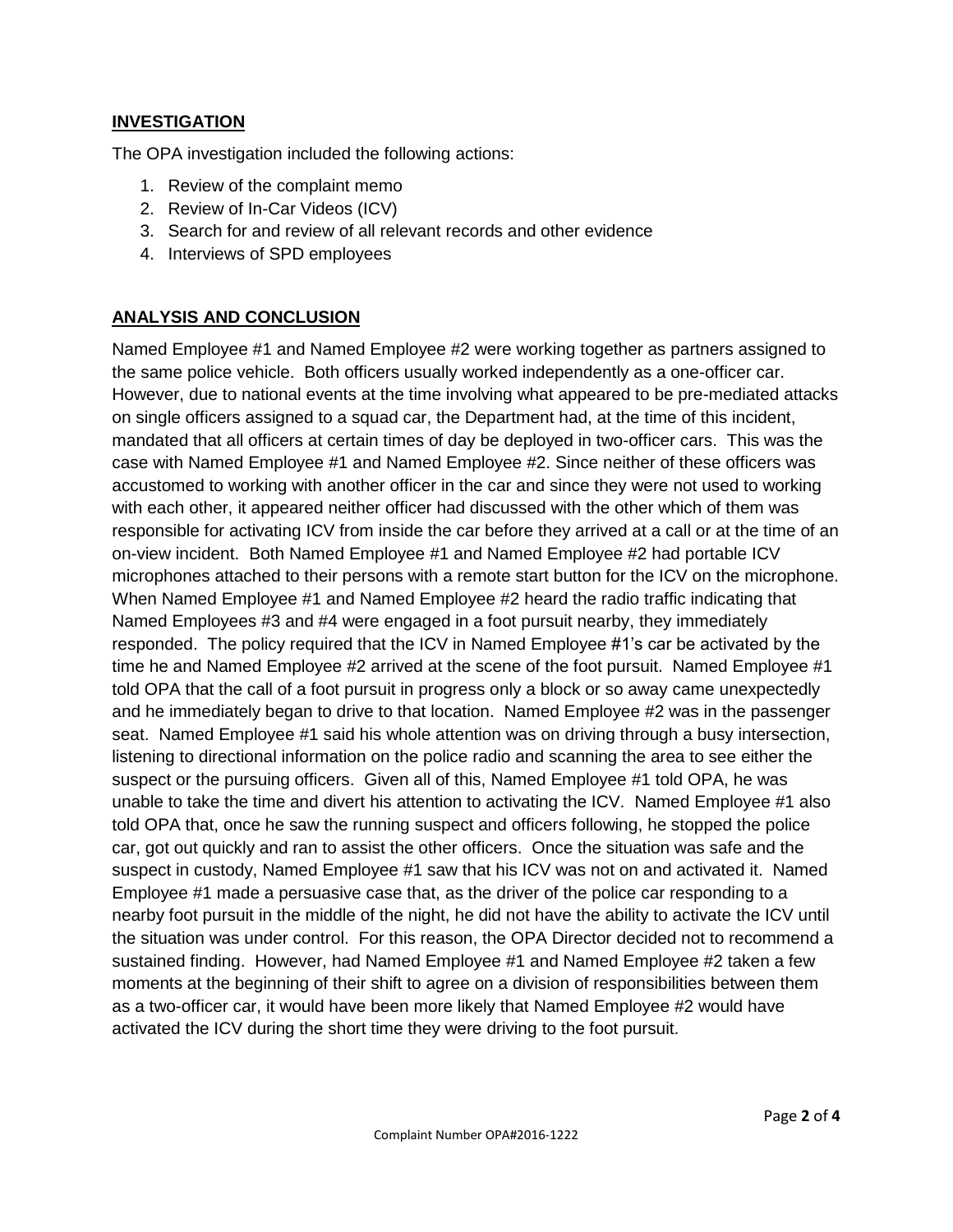While Named Employee #2 was not the driver of the police car that responded to the foot pursuit, it should be noted that neither he nor Named Employee #1 had spoken with each other about whose job it was to turn on the ICV when they were dispatched to a call or in the case of an on-view incident. In addition, Named Employee #2 completed his Field Training only three weeks before this incident and had very little experience as a police officer.

Named Employee #3 and Named Employee #4 were working together as partners assigned to the same police vehicle. They had been told by a passing motorist that someone was spray painting graffiti about one block away. The two officers drove to the area indicated by the motorist and at first saw two people not engaged in any criminal activity and no signs of graffiti. As they were driving away, they spotted a person spray painting and immediately began to make contact. While the OPA Director agreed with the assessment of the suprvisor who originally reviewed this matter that the unexpected discovery of the graffiti tagger called for immediate action by the officers, it would have been wise for the officers to have activated the ICV on their way to look for the crime reported to them. It would have been reasonable to expect there was some likelihood of engaging in police activity under the circumstances. In addition, it could be argued that, once the two officers began searching for the crime in progress in response to a citizen's report, they were engaged in police activity as defined by policy and, therefore, were obligated to activate their ICV. The OPA Director had taken into account that Named Employee #3 had been out of Field Training only three weeks before this incident and had very little experience as a police officer, as well as the fact that Named Employee #3 and Named Employee #4 were not accustomed to working together in a two-officer car.

## **FINDINGS**

## **Named Employees #1, #2, #3, and #4**

#### Allegation #1

The evidence showed that the Named Employees would benefit from additional training. Therefore a finding of **Not Sustained** (Training Referral) was issued for *In Car Video System: Employees Will Record Police Activity*.

**Required Training for Named Employee #1:** The supervisor should provide Named Employee #1 with counseling regarding the importance, when working with another officer in a two-officer car, to establish a clear understanding of which officer has the responsibility of activating the ICV before arriving at a call as required by policy.

**Required Training for Named Employee #2:** The supervisor should provide Named Employee #2 with counseling regarding the importance, when working with another officer in a two-officer car, to establish a clear understanding of which officer has the responsibility of activating the ICV before arriving at a call as required by policy.

**Required Training for Named Employee #3:** The supervisor should provide Named Employee #3 with counseling regarding the importance of activating the ICV as soon as